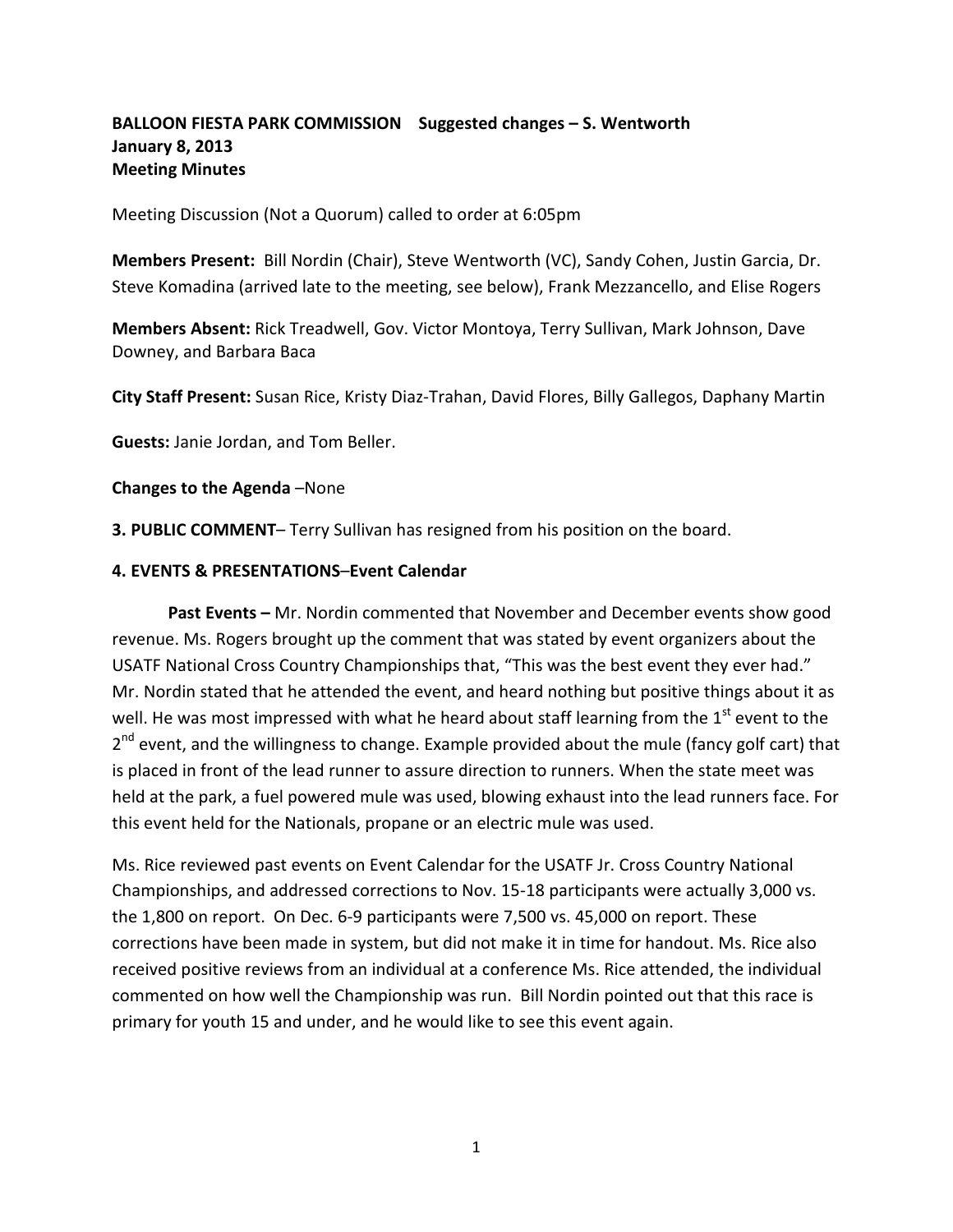**Future Events –**Ms. Rice reviewed future events listed in event report handed out. She stated that there was a good turn out at the Holiday Youth Camp last week. These camps are geared for children out of school, but parents have returned to work. She reviewed the activities the children were able to do such as: a climbing wall, pickle ball instruction for (3) days, golf lessons, arts & crafts, and even made ginger bread houses. These are the type of activities planned for the Spring Youth Camp.

Mr. Nordin pointed out to everyone that the Good Sams Event cancelled. He liked the event for the Eldorado HS Graduation Party Mar 13, 14 that will be overnight, and the idea of giving kids a safe place to go. Ms. Rice agreed that this event is a great idea for graduates and hopes others will move in that direction. Mr. Nordin suggested that the students shouldn't make any ruckus or noise that would keep neighborhood up at any point. Mr. Wentworth said that there hasn't been any noise problem with the park in the last few months.

Mr. Nordin wanted to point out that we learn overtime from various events. It is important as staff is being turned over that a better dialog be kept of what has happened so the next person is up to date. This point was stressed by several others who pointed out that "lessons learned" about Park issues need to be maintained so new staff, new Commissioners and others would not have to re-invent the wheel for each new event or circumstance. Some of the items are covered in policies and procedures but a log of events that list actions needed or problems to be addressed should be maintained for re-accruing events and new events.

**5. Master Plan Update – Staff Report was presented to commission as follows:** Mayor and City Council approval status Bohannan/Huston Inc. (BHI) to provide easement information for the site plan and to complete the plat that will accompany the MDP. DRB requires filing information on all easements and BHI had to order title reports to get this information. They have completed the field work with the exception of setting monuments for the new tract lines. Looking into providing the submittal to DRB by Friday, January 18.

Mr. Wentworth referenced that a lot of additional conditions that were put on the master plan by EPC. He stated that the added conditions were referenced in his changes to the November minutes. He suggested that when the Master Plan is approved by Mayor and City Council the commission should receive bound copies, and staff should make electronic copies and several dozen printed copies for every City Council member, and city workers or various groups who may need a copy. Conditions, maps and annexes should be in final document. Conditions were in the Official Notice of Decision by the EPC and could be picked up in the Planning Office.

### **6. REPORTS/UPDATES**

### • **Department of Municipal Development**

Mr. Nordin inquired on the status of the turning signals at Alameda and Balloon Museum Drive. Ms. Diaz-Trahan confirmed she has not heard back from Mr. Gallegos, but would reach out to him again, as well as invite him to the next meeting. Mr. Beller with Eastdale Little League also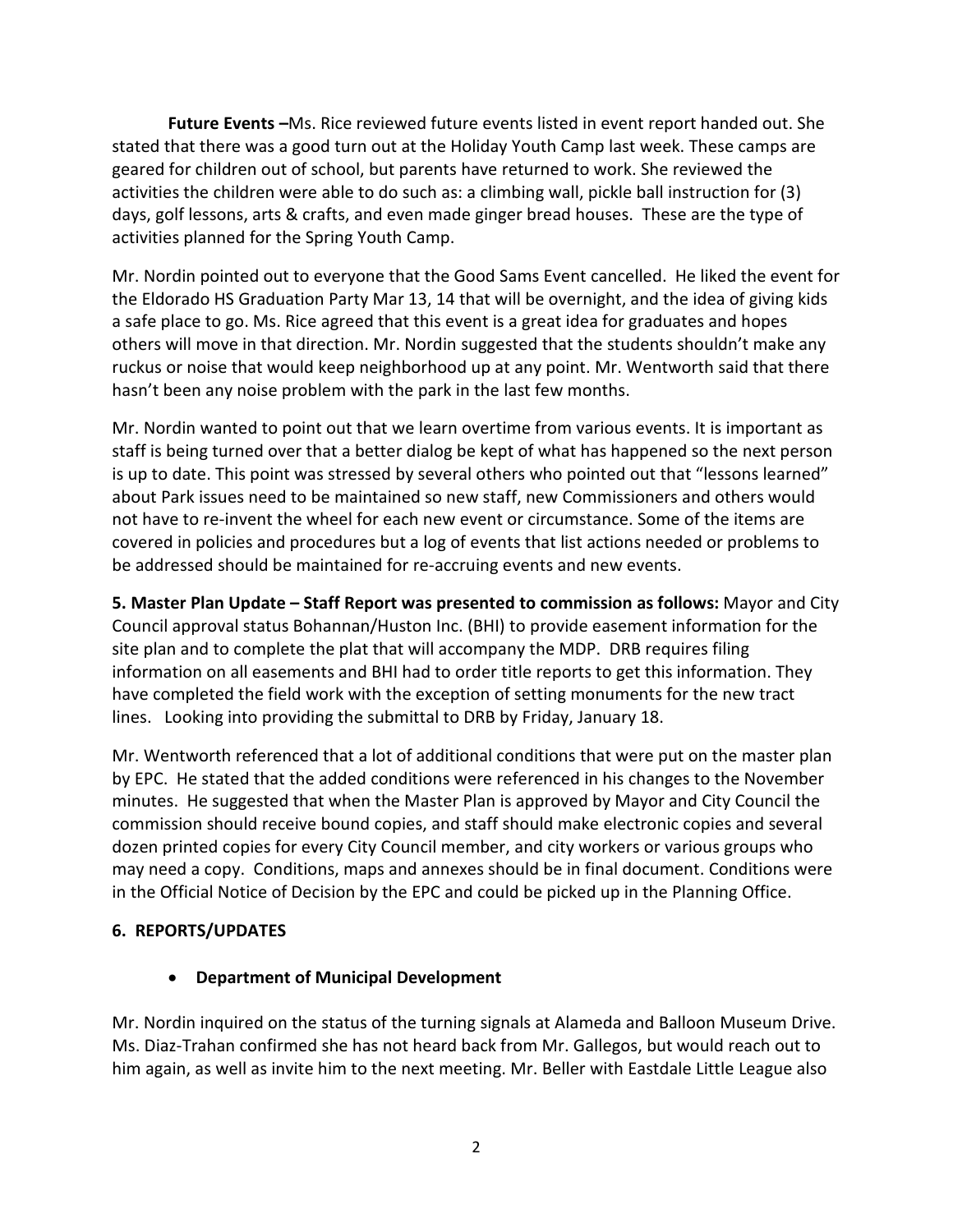concerned as they will be starting ball soon as well. Mr. Nordin would like to see signal improvement, or more lanes by March.

# • **Albuquerque International Balloon Fiesta**

**Event Report** - Ms. Rogers gave update on the Council meeting was Jan 7, 2013. The lease was not heard until 9:00pm, but there was less resistance than anticipated. There was concern from the Council on whether the City was receiving enough money out of this. Also, the Council addressed concern that Balloon Fiesta work with the local vendors. The lease was approved unanimously.

## • **Anderson Abruzzo Albuquerque International Balloon Museum**

Past Events - Attendance is on the rise, as well as special revenues up by 2 % stated Mr. Cohen. These special revenues stay at the museum, ticket sales go back into the general fund. Mr. Cohen is focusing on rentals to help build up the museum revenues. Ms. Diaz-Trahan suggested that Ms. Rice should meet with Mr. Cohen regarding the development of a brochure to promote special events at Fiesta on the Green as well as the Museum. Both Mr. Cohen and Ms. Rice agreed to collaborate to offer a variety of options to the public. Mr. Cohen noted their Early Childhood Education Program called "Story in the Skys" won Best of the City in the Albuquerque Magazine for the  $2^{nd}$  year in a row.

**Upcoming events** - New exhibit is going to be on the history of Balloon Fiesta and will refer to the subject of hot air ballooning in general. Exhibit will be Feb. 9, opening event Feb 8. Mayor Berry has been invited to the event.

**Development of Library** - Currently books are being placed on the shelves, and developing a special collections archive in the library.

### **Construction projects**

**Tethered ride** - This project will help increase attendance. The idea is that people would buy a ticket to the museum in order to access the tethered ride. Mr. Cohen is in the process of doing RFP to proceed with his project. Ms Rogers commented that she thought World Balloon came to him with a recommendation. Mr. Cohen concurred and that their board of trustees did approve, but the City has to go through the RFP process to proceed. Ms Rogers asked if the RFP is for a helium balloon or any balloon. Mr. Cohen thinks it may be Helium, not entirely sure. **Tribute Area** - Grounds request to re-position Fence by Mr. Cohen. Handout provided showing the changes he is requesting in regards to repositioning the fence. Mr. Flores stated that Ms. Baca would like to discuss further regarding possible implications with irrigation. Mr. Flores referenced a request for a block fence on another issue that was requested, and could get price for both items at the same time. Discussion had on what could have been the reasons for the fence being placed in its current position. There was general consensus that the improvements were logical and should proceed.

### • **Environmental Health Department**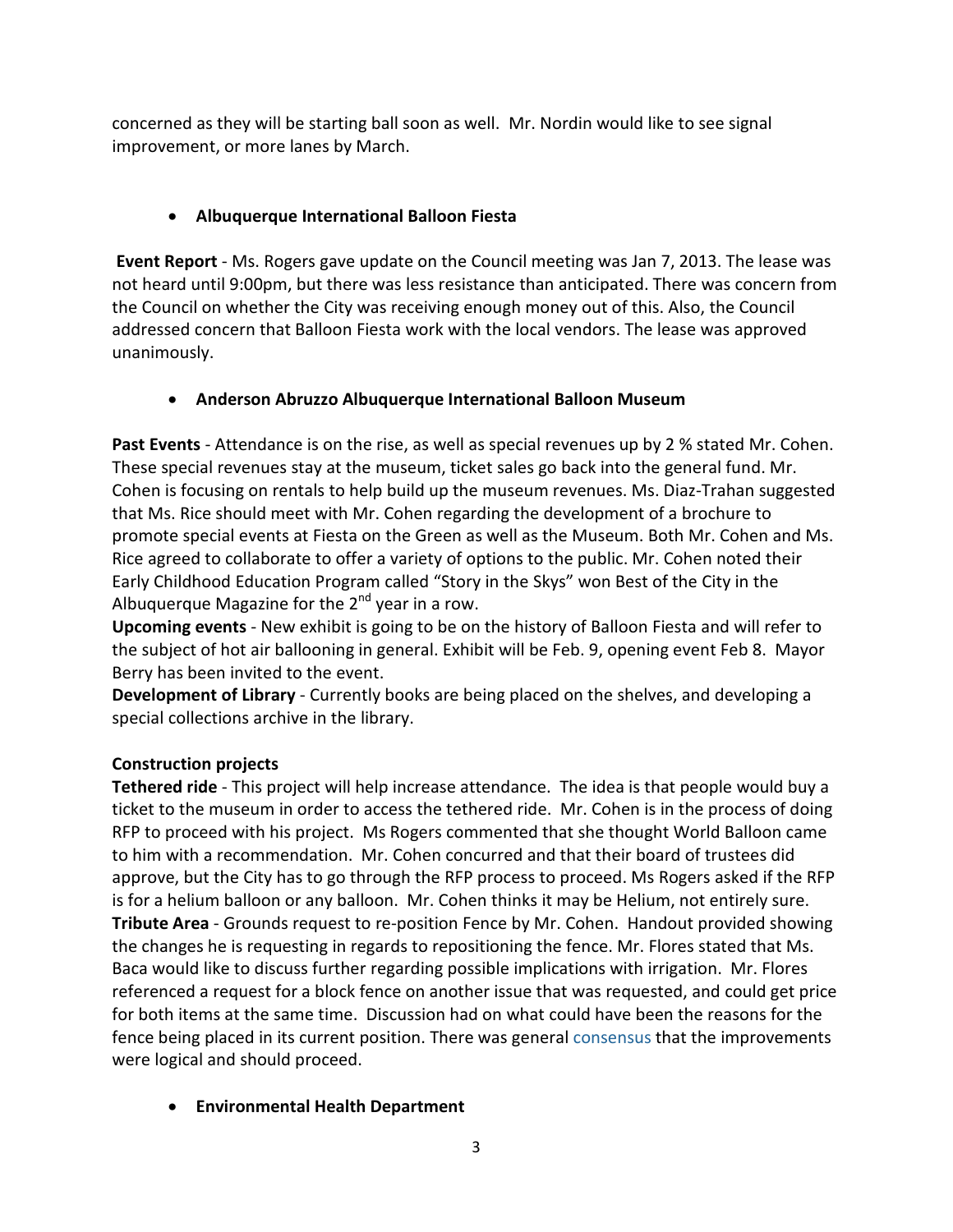Mr. Billy Gallegos informed commission that there was a break in at the landfill; locks were cut on the gate. Nothing at the landfill was stolen or interfered with, including copper. Ms. Jordan informed that there are alarms on the copper on landfill.

### • **Parks & Recreation**

Ms. Diaz-Trahan informed the commission of her departure from the City of Albuquerque, and has accepted a position in Arizona. She assured the Fiesta will be left in good hands. **Signage for park** – Signage committee group has not met since last commission meeting. Judith Wong hopes to set meeting to go over prioritizing the different signage types, and designate permanent vs. temporary signage.

**Gate key email list cleanup** – The gate key list has been purged, and updated to current. The next step is to determine the most cost effective way to move expiration dates to December 31 annually. This will help coordinate with all park users. Note that after two months the only gate key cards that will be active will be the ones on the list.

**Financial reports -** Ms. Diaz-Trahan went over the following:

- General fund revenue (November 1 to December 31)
- Golf Training Center: \$7,902
- Fiesta on the Green: \$3,255
- Capital fund revenue (November 1 & December 31)
- Balloon Fiesta Park: \$5,875

Ms. Rogers asked if the revenues for Golf Training Center were all for Golf, and Ms. Diaz-Trahan replied that yes they are, as well as sales of merchandise in Golf Training Center. Ms. Rice also added that camps held in the Golf Training Center are included in those totals. Mr. Nordin pointed out a discrepancy in deposit totals, but Ms. Rice explained the differences he was seeing were the future events that people pay in advance, therefore added in totals.

**Priority project item updates** – Contract preparation is being executed with Consensus Planning. Mr. Flores confirmed that the proposal from Chris would be submitted next week. Once proposal received, it would be evaluated, and then submitted to City Hall for final preparation. Mr. Wentworth brought up the priority projects on the minutes that he elaborated on, and what was really talked about, and didn't feel they were reflected in original minutes. He also commented on the new building proposal, he is concerned about where the building will be placed. AIBF needs to be thinking about the placement of the building. He feels there will be mass transit issues, parking issues, as well as people having to access the back of the building. People such as vendors will be using that building, and will need access to the back of the building. Ms. Jordan asked Mr. Wentworth if he had reviewed the proposed master plan, as she believes his concerns have already been addressed. Mr. Wentworth stated he would just like to make sure at this point, as he has seen in the past, things get marked, and changed and Master Plans do not provide detail. He stressed that all items, including access for the public, safety and other items need to be addressed. If these concerns are not addressed for example to make sure vendors can access and service the building for events, there may be problems with different groups using the building. Mr. Wentworth stated there are companies that set up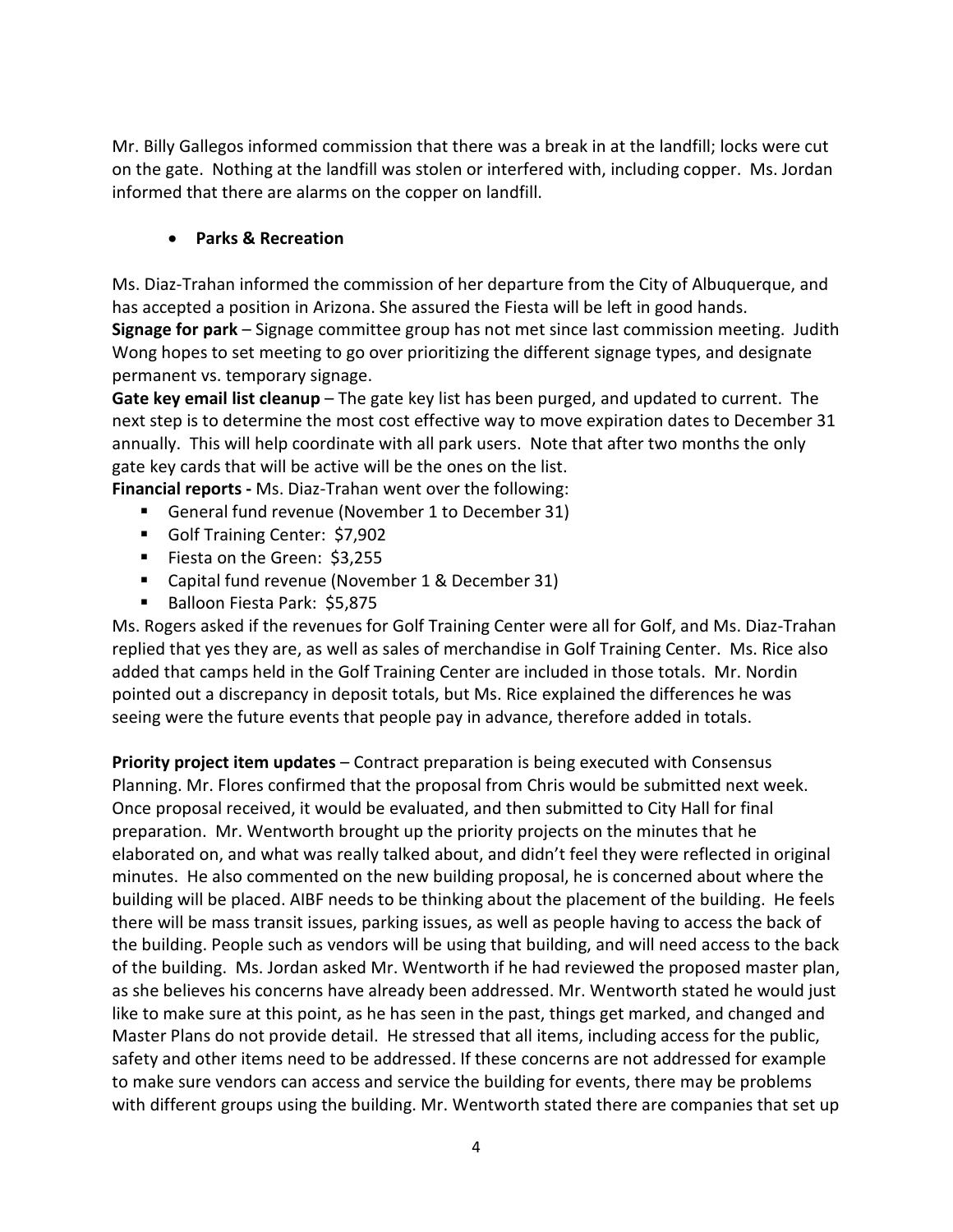these types of buildings, possibly Consensus Planning should look at these vendors who are doing this. Mr. Nordin explained he attended an expo and was amazed at the numbers of different companies who specialize in buildings such as what is proposed. Discussion on having a building with one main event a year, and minimal use through out the year, as there are several others in the same situation as us. Mr. Nordin was shocked that how much they were selling at this event is what we have at Fiesta on the Green. Discussion on different variables such as size and location were discussed. Ms. Rogers expressed concern that our experts talk about the needs of the groups we currently do sell to.

**Telecommunications tower** - The AT&T Cell Tower Project that was approved several months ago encountered a delay due to PNM easement rights, but has recently been resolved. The lease agreement is complete, and being routed for signatures. Next step is building permit reviews. There has been approval for these revenues to go back into recreation services; justification was to support personnel out here.

### **10. OLD BUSINESS:**

- RFI RFP Mr. Nordin would like to set up a date to go over these items.
- Park Policies Set a meeting to finalize policies and procedures. Everyone agreed meeting during the day would work best. Mr. Nordin and Mr. Wentworth will represent commission, to include Ms. Jordan for her past knowledge.
- Park Funding Priorities
- How to recognize past Board/Commission members
- Past Board/Commission members include: Bruce Hale, Terry Sullivan, Jeffery Cooper-Smith, Art Swenka, Sharon Hausam, Sam Baxter, Ron Clark

Discussion on what and how to best recognize members. Ms. Diaz-Trahan offered the idea of a name plate with listed members along with plaques to include dates of service. Mr. Wentworth pointed out that some people to be recognized were never part of the board, and there are several different boards. This raises more questions, as to what board members would be recognized. Defining who needs to be recognized is essential in determining recognition. Mr. Garcia suggested that parameters should be drawn to determine on who is recognized, and how far back we go.

### **7:07 pm Full Quorum, meeting called to order – Mr. Komadina arrived**

### **Minutes -**

Ms. Rogers moved to accept minutes as amended by Mr. Wentworth, Mr. Mezzancello  $2^{nd}$ , motion passed unanimously.

### **11. NEW BUSINESS**